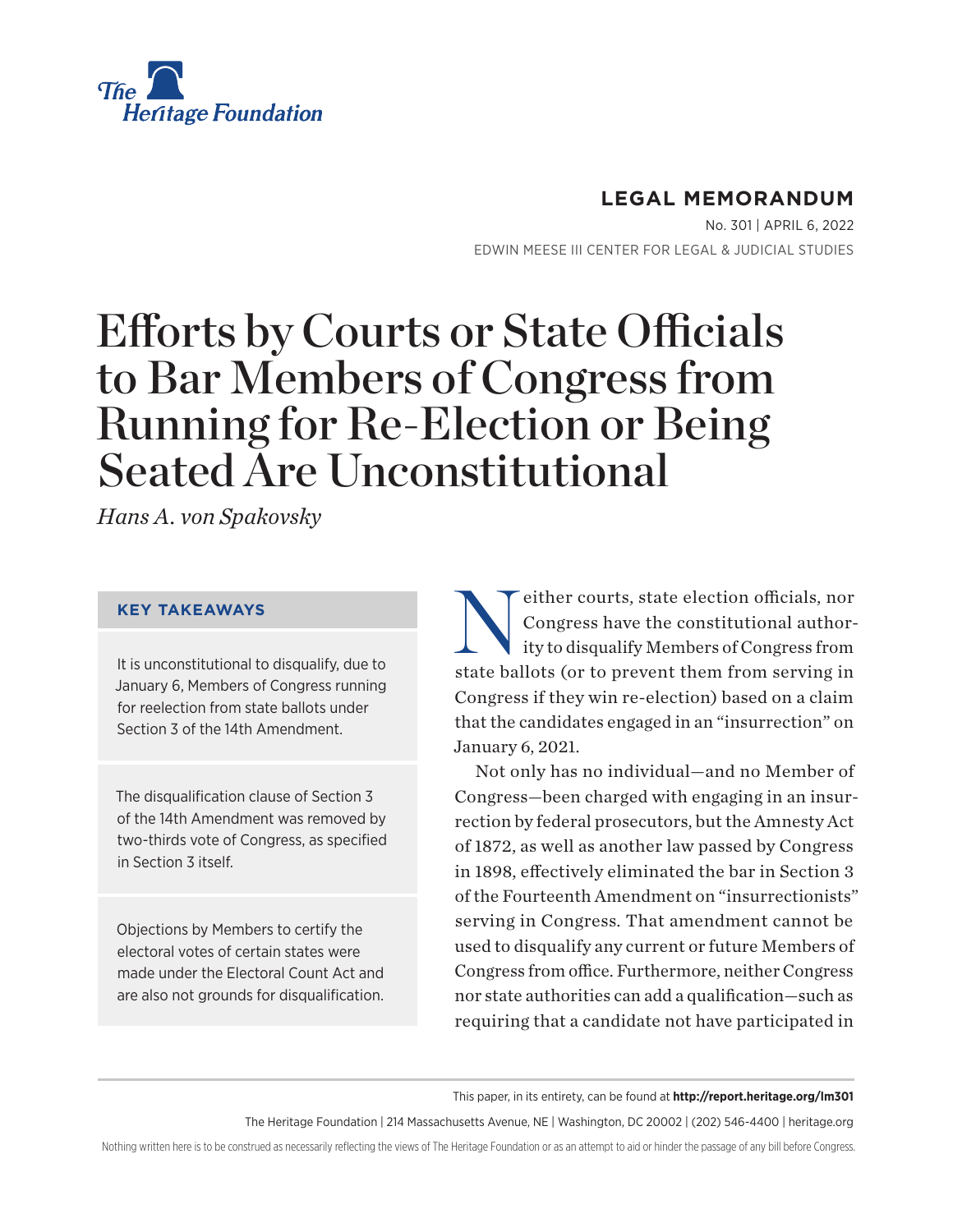<span id="page-1-0"></span>the events of January 6—to the qualifications contained in the Constitution to be a Member of Congress.

Finally, objections filed or supported by Members to the certification of the electoral votes of certain states were made under the Electoral Count Act and are also not grounds for disqualification.

### The Issue

Marc Elias is a prominent lawyer for many Democratic candidates and the former general counsel of the 2016 Hillary Clinton presidential campaign. He has threatened to file litigation in an attempt to use the Fourteenth Amendment to disqualify "members of Congress who engaged in insurrection or rebellion against the United States" on January 6 when what started out as a peaceful protest in Washington regarding the 2020 election results turned into a riot at the Capitol.<sup>[1](#page-13-0)</sup>

**North Carolina.** Several voters in North Carolina have filed a challenge with the North Carolina State Board of Elections against the candidacy of Representative Madison Cawthorn (R), seeking to have him disqualified from the ballot. Cawthorn is running for re-election to the House of Representatives in the 13th Congressional District of North Carolina. The challenge claims that Cawthorn engaged in an insurrection on January 6 and therefore does not meet the constitutional qualifications to be a Member of Congress under Section 3 of the Fourteenth Amendment and a North Carolina statute.[2](#page-13-0)

**Wisconsin.** A lawsuit has been filed in Wisconsin in federal court against Senator Ron Johnson (R) and Representatives Tom Tiffany (R) and Scott Fitzgerald (R), claiming they "are no longer qualified" to seek re-election under Section [3](#page-13-0) of the Fourteenth Amendment.<sup>3</sup> In addition to claiming they participated in an "insurrection" by supporting the protesters on January 6, the lawsuit claims that the legislators engaged in insurrection for supporting an objection that was filed in the joint session of Congress against the counting of Arizona's electoral votes.

**Georgia.** The same type of challenge that was filed in North Carolina has been filed in Georgia with the Secretary of State. It claims that Representative Marjorie Taylor Green (R) is ineligible to run for re-election under Section 3 because she supposedly "voluntarily aided and engaged in an insurrection to obstruct the peaceful transfer of presidential power" on January 6[.4](#page-13-0)

It should be noted that not a single protestor arrested for criminal trespassing, assaulting police officers, and other actions at the Capitol on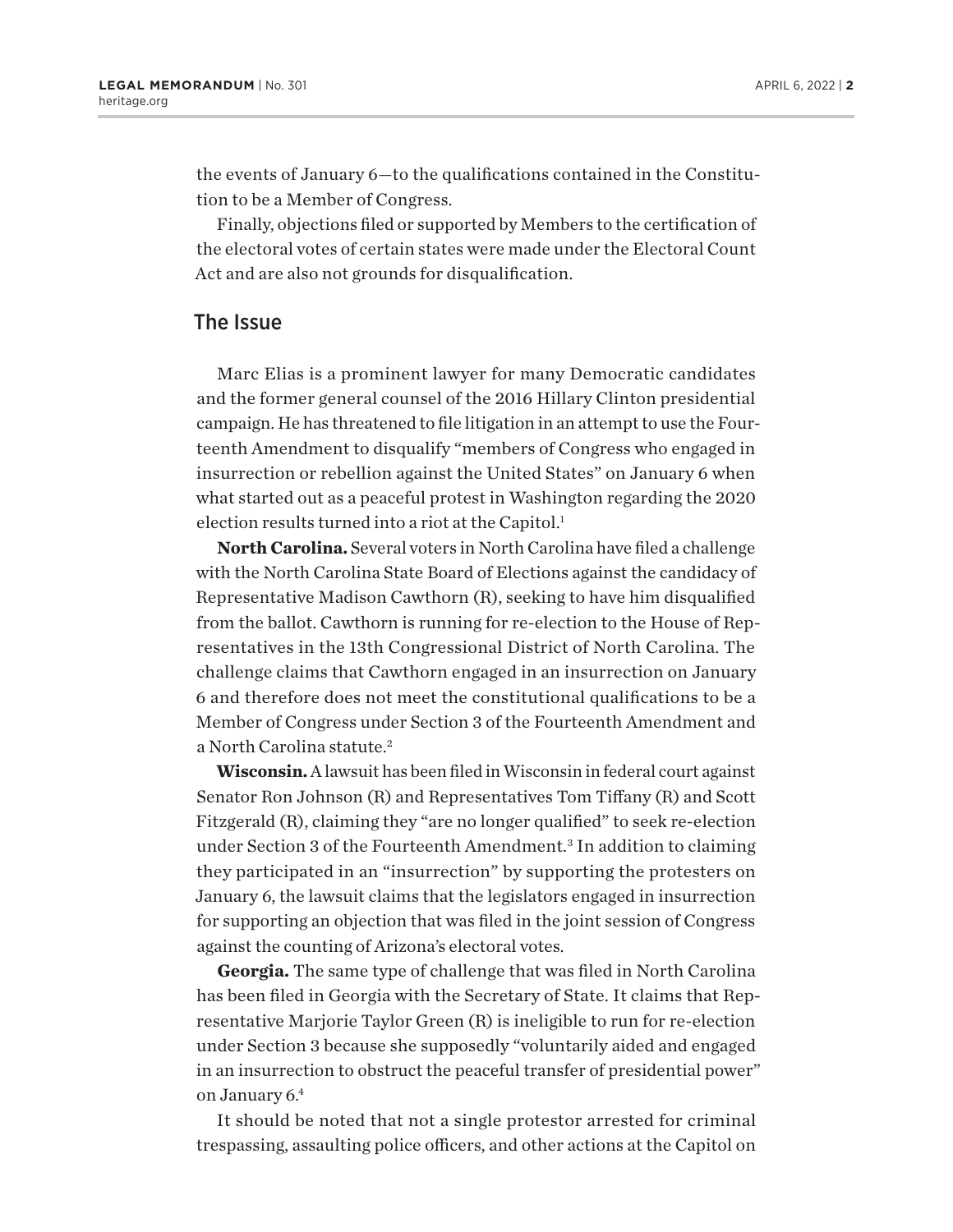### <span id="page-2-0"></span>January 6, 2021, has been charged under the insurrection and rebellion statute, 18 U.S.C. § 2383.<sup>5</sup> That provision of federal law states:

Whoever incites, sets on foot, assists, or engages in any rebellion or insurrection against the authority of the United States or the laws thereof, or gives aid or comfort thereto, shall be fined under this title or imprisoned not more than ten years, or both; and shall be incapable of holding any office under the United States.

Additionally, not a single individual who was a Member of Congress on January 6 has been arrested, charged, or indicted for any actions taken on that day.

Representative Cawthorn filed a lawsuit on January 31, 2022, in the Eastern District of North Carolina, requesting a preliminary injunction against the challenge and the North Carolina State Board of Elections.<sup>6</sup> On March 4, a federal judge granted the injunction, preventing any further effort by the board to disqualify Cawthorn from the ballot. The court concluded that the state board does not have the authority to determine whether Representative Cawthorn violated Section 3 of the Fourteenth Amendment because Congress removed the disqualifications contained in Section 3 when it passed the Amnesty Act of 1872 and the subsequent Amnesty Act of 1898 by the requisite two-thirds vote as also outlined in Section 3 ("But Congress may by a vote of two-thirds of each House, remove such disability.")[.7](#page-13-0)

## Relevant Constitutional and Statutory Provisions

**Fourteenth Amendment.** The Fourteenth Amendment was ratified on July 9, 1868, three years after the end of the Civil War or the "War of Rebellion," as it is sometimes referred.<sup>[8](#page-13-0)</sup> Section 3 of the amendment was apparently spurred by the fact that when the 39th Congress convened in December 1865, many Republicans were "infuriated" that some of the elected Senators and Representatives "ready to take their seats" included "unrepentant rebels" such as "the Confederate Vice President, two Confederate Senators, four Confederate Congressmen, and several military officers of the Confederate Army.["9](#page-13-0)

#### Section 3 provides:

No person shall be a Senator or Representative in Congress, or elector of President and Vice-President, or hold any office, civil or military, under the United States, or under any State, who, having previously taken an oath, as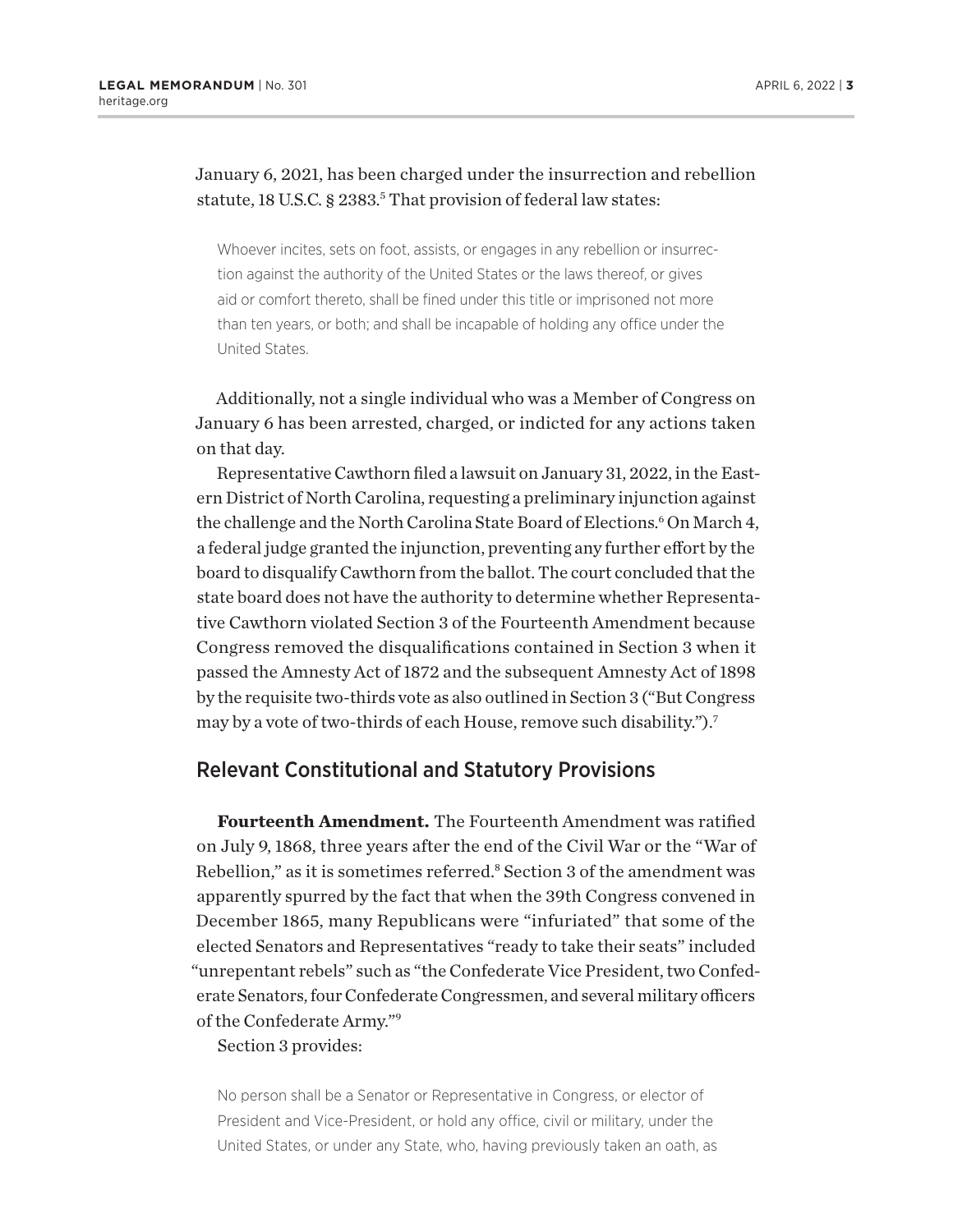<span id="page-3-0"></span>a member of Congress, or as an officer of the United States, or as a member of any State legislature, or as an executive or judicial officer of any State, to support the Constitution of the United States, shall have engaged in insurrection or rebellion against the same, or given aid or comfort to the enemies thereof. But Congress may by a vote of two-thirds of each House, remove such a disability.<sup>[10](#page-13-0)</sup>

The last sentence in Section 3 giving Congress the authority to "remove" the disability imposed by the amendment is unique. While seven amendments have language giving Congress the "power to enforce" each amendment "by appropriate legislation," only the Fourteenth Amendment has language giving Congress the power to specifically void the provisions of one section of the amendment.<sup>[11](#page-13-0)</sup>

As Professor Paul Moreno of Hillsdale College, a constitutional scholar, says, the "disqualification of former rebels for federal and state office was the most controversial of the sections of the Fourteenth Amendment.["12](#page-13-0) But those same rebels had "reneged on the oath" they had taken to support the United States and the Constitution; moreover, many of them "led the resistance to the passage of Reconstruction legislation and had supported the imposition of the onerous Black Code on the freedmen.["13](#page-13-0)

The original version of the Fourteenth Amendment that passed the House of Representatives would have disqualified all persons who had "voluntarily adhered to the late insurrection, giving it aid and comfort" from *voting* until 1870, but that language was changed by the Senate to disqualify prior government officials from holding office and eliminated the prohibition on voting, as well as the time limit. The House then approved the amended Senate version with the two-thirds majority vote necessary for a constitutional amendment under Article V.[14](#page-13-0)

**Amnesty Acts of 1872 and 1898.** Four years after the Fourteenth Amendment's ratification, Congress exercised its power under Section 3 and passed the Amnesty Act of 1872 with the required two-thirds vote in each House.[15](#page-13-0) The Act provided

[t]hat all political disabilities imposed by the third section of the fourteenth article of amendments of the Constitution of the United States are hereby removed from all persons whomsoever, except Senators and Representatives of the thirty-sixth and thirty-seventh Congresses, officers in the judicial, military, and naval services of the United States, heads of departments, and foreign ministers of the United States.[16](#page-13-0)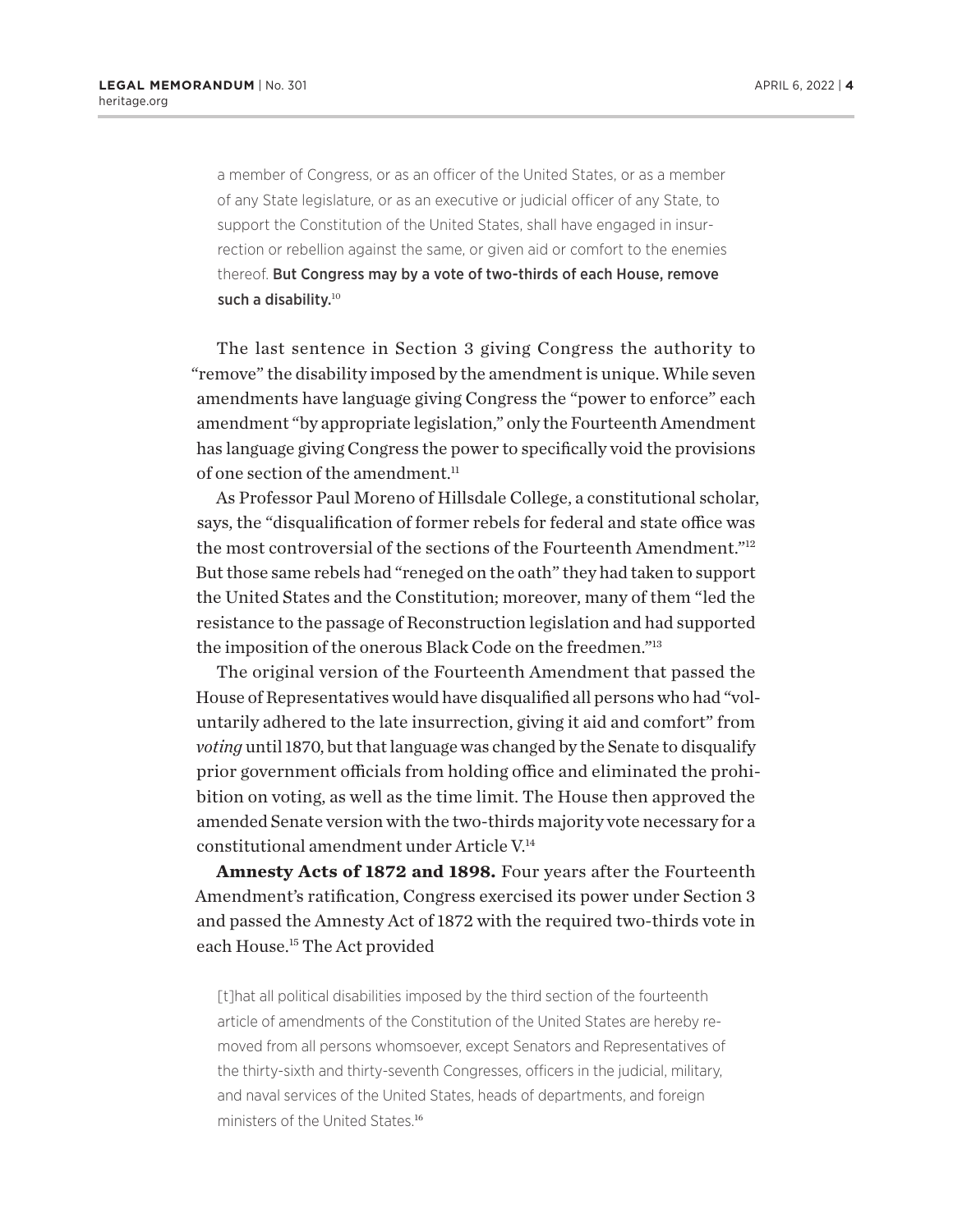<span id="page-4-0"></span>There was no language in the Amnesty Act specifically referring to the Civil War or the War of Rebellion that would have limited the removal of the disqualifications in Section 3 only to individuals who were part of that insurrection and preserved those disqualifications for future potential cases. Thus, with the exception of Senators and Representatives who were in Congress between 1859 and 1863 (the 36th and 37th Congresses) and government officials who had been in the executive branch and the military of the Union before joining the Confederacy, all disqualifications contained in Section 3 were permanently removed from the amendment.

In 1898, even these remaining exceptions were removed "as a gesture of national unity during the Spanish American War" when Congress passed another amnesty act, again with the two-thirds majority required in both Houses of Congress.[17](#page-13-0) That law stated that "the disability imposed by section 3 of the Fourteenth Amendment to the Constitution of the United States heretofore incurred is hereby removed."[18](#page-13-0) There was no language preserving any of the disqualifications for future cases.

This made it possible for former Confederate General Joseph Wheeler, an 1859 West Point graduate who commanded the cavalry of the Confederate Army in the Chickamauga, Chattanooga, and Atlanta campaigns, to be given command of a U.S. cavalry detachment that fought in the battles of Las Guasimas and San Juan Hill in Cuba during the Spanish–American War[.19](#page-13-0)

In its response to Representative Cawthorn's motion for a preliminary injunction, the North Carolina State Board of Elections asserted that the Amnesty Act of 1872 was only a "one-time waiver of Section 3" and that Congress could not with a "mere statute…repeal the U.S. Constitution."[20](#page-13-0) The board cited as authority a report by the Congressional Research Service (CRS) and a House of Representatives committee report on its refusal in 1919 to seat a candidate elected in Wisconsin. The federal court found the board's assertion "neither binding nor persuasive."<sup>[21](#page-13-0)</sup>

The 2015 CRS report claims that the amnesty acts passed by Congress provided an amnesty from Section 3 but only "towards those who, up until the time of the adoption of that legislation, may have been disqualified for public office."[22](#page-13-0) But the plain language of the Amnesty Act of 1872 has no such limitation and contains no language saying it only applies to individuals who engaged in insurrection or rebellion *prior* to the passage of the Act. Instead, it says that the "political disabilities" in Section 3 of the Fourth Amendment "are hereby removed from all persons whomsoever," with certain exceptions, none of which apply anymore due to the passage of time and their removal in a subsequent act of Congress.[23](#page-13-0)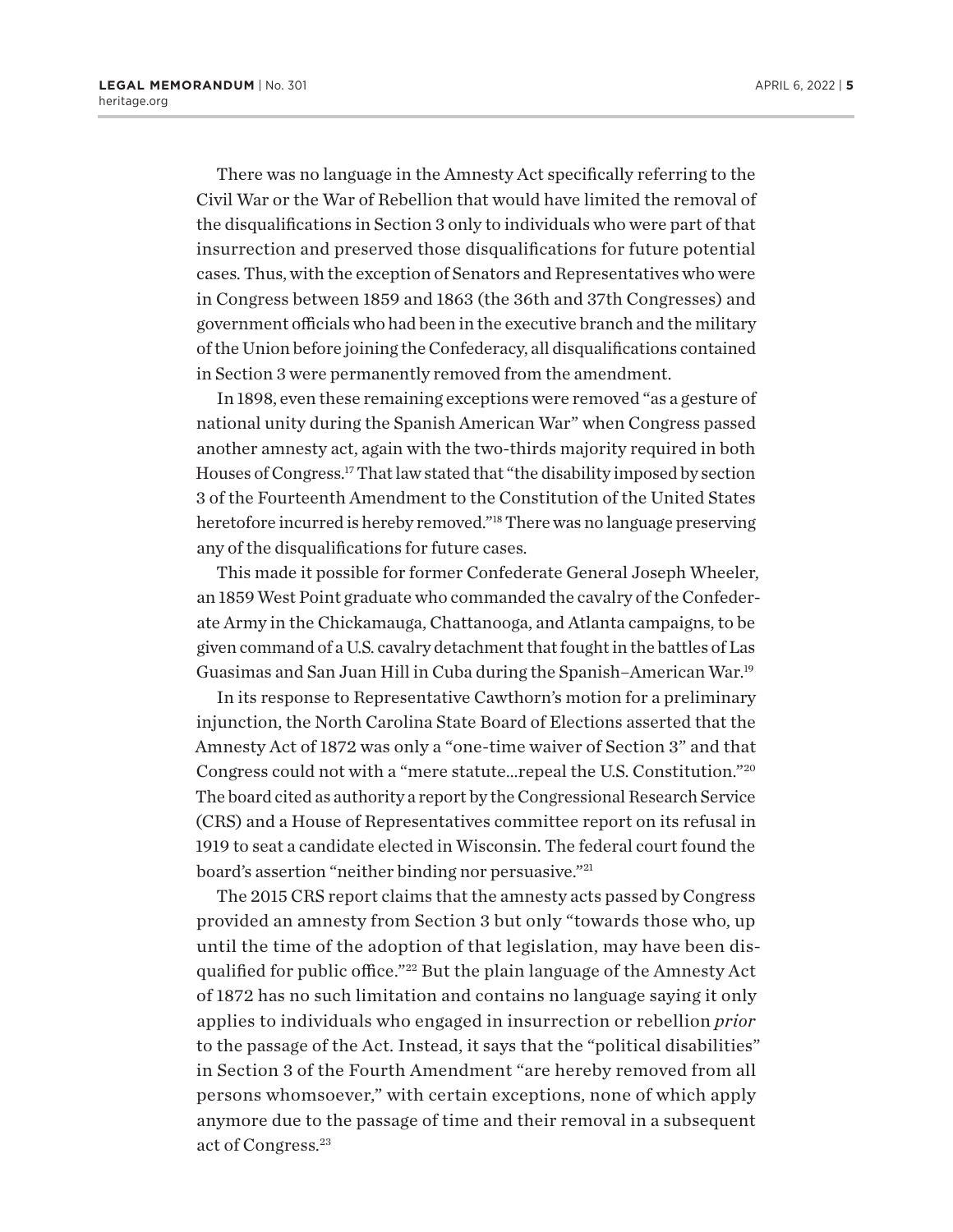<span id="page-5-0"></span>The Wisconsin case cited by the state board involved Victor Berger, a socialist and pacifist who had previously served in Congress and was re-elected in 1918. He was the editor of the *Milwaukee Leader* and worked actively to promote resistance to the draft and prevent the United States from entering World War I through editorials, pamphlets, and his work with the Socialist Party and its platform.

Berger (and several other Socialist Party members) was prosecuted under the Espionage Act for these activities and found guilty in the midst of the "Red Scare" and "nationalist fervor of World War I,"[24](#page-13-0) which included individuals like former President Teddy Roosevelt claiming Berger was guilty of "treason" for his public opposition to the war.[25](#page-13-0) The U.S. Supreme Court overturned his conviction in 1921 due to the bias of the trial judge.<sup>26</sup>

In 1919, the House of Representatives voted to prevent Berger from being seated for seeking to "hinder and embarrass the government in the prosecution of the war" in supposed violation of the insurrection language of Section 3. The committee that investigated the challenge to Berger claimed that the amnesty laws passed by Congress were ineffective to void Section 3. Congress, said the committee, "has no power whatever to repeal a provision of the Constitution by mere statute, and that no portion of the Constitution can be repealed except in the manner prescribed by the Constitution itself.["27](#page-13-0)

Under normal circumstances, the committee would have been correct. Article V lays out the process for amending the Constitution, which requires that an amendment be proposed either by Congress with the support of two-thirds of the Members of both the House of Representatives and the Senate or by a constitutional convention called by two-thirds of the state legislatures, followed by subsequent ratification by three-quarters of the states. However, this assertion by the committee (and the North Carolina State Board of Elections) ignores the fact that the Fourteenth Amendment itself specifically provided Congress with the ability to remove the disability contained in Section 3, thus providing an alternative method from Article V for essentially amending a part of that specific amendment.

That method, albeit unusual, was also part of the amendment that was ratified by the requisite number of states, and neither the state board nor the House committee in 1919 has claimed, nor could they claim, that the Fourteenth Amendment was not properly proposed and ratified in accordance with Article V. Therefore, their claims have no merit.<sup>28</sup>

There seems little room for dispute about the effect of the Amnesty Act of 1872 and its permanent elimination of the disqualifications of Section 3 of the Fourteenth Amendment. When it became law, the Ulysses S. Grant Administration dismissed indictments it had brought to enforce Section 3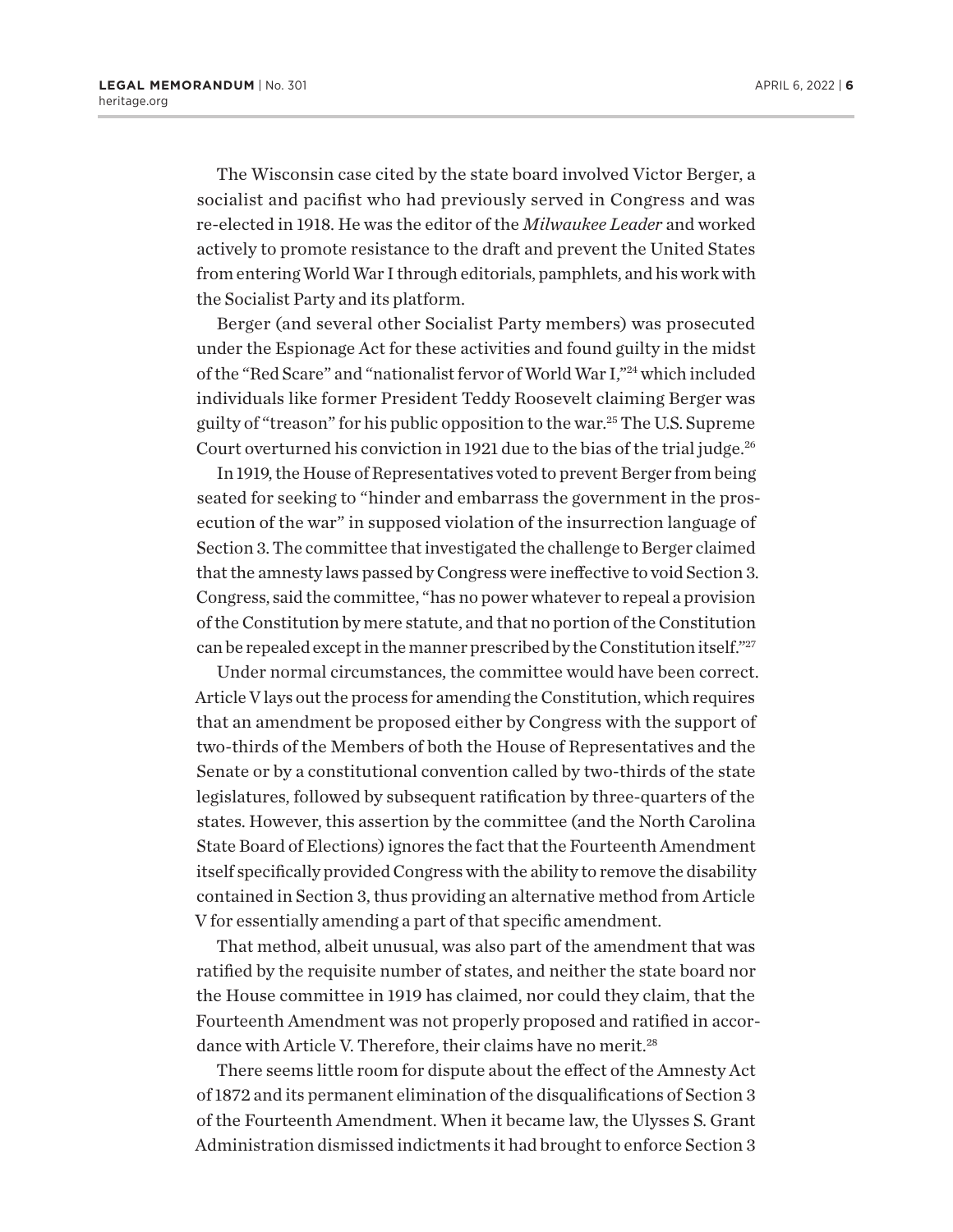<span id="page-6-0"></span>under the First Ku Klux Klan Act (the Enforcement Act of 1870) against the state attorney general and three state supreme court justices in Tennessee who were former Confederate officials.<sup>29</sup> The Amnesty Act is not ambiguous; its plain language removes "all political disabilities imposed" by Section 3 with only certain exceptions.

As Professor Moreno points out, "[d]espite being written in a particular historical context," the Amnesty Act is still valid law and even today "would apply in the case of government officers who may participate in insurrection or rebellion.["30](#page-14-0) Similarly, congressional action in 1898 removed the remaining disqualifications in Section 3, so there is no ability by any judge or state official to use Section 3 against any sitting or future Member of Congress. Congress, as contemplated by Section 3 itself, removed the disability.

As the federal court in North Carolina concluded:

The plain language of these [amnesty] statutes, first removing the disability from "all persons whomsoever" *except* those listed in the statute and, second, removing the disability from the excepted persons, demonstrates that the disability set forth in Section 3 can apply to no current member of Congress.<sup>[31](#page-14-0)</sup>

**The Qualifications Clauses.** There are several other constitutional provisions relevant to efforts by state officials or courts to disqualify any elected Members of Congress from serving.

Article I lists the qualifications required of Representatives and Senators in the U.S. Congress (the "Qualifications Clauses"). To be a Representative, you must be at least 25 years old; have been a citizen of the U.S. for at least seven years; and be an "Inhabitant" of the state in which you are running for election "when elected.["32](#page-14-0) To be a Senator, you must be at least 30 years old; have been a U.S. citizen for at least nine years; and be an "Inhabitant" of the state in which you are running for election "when elected.["33](#page-14-0)

Supreme Court precedent provides that no state can impose any additional qualifications on any candidate running for election to the U.S. Senate or House of Representatives above and beyond those in the Qualifications Clauses of the Constitution, such as candidates being forced to prove their innocence regarding any claims that they were involved in the events of January 6. The Supreme Court made this clear in 1995 in *U.S. Term Limits, Inc. v. Thornton*. [34](#page-14-0)

*Thornton* involved an amendment to the Arkansas state constitution that prohibited "the name of an otherwise-eligible candidate for Congress from appearing on the general election ballot if that candidate has already served three terms in the House of Representatives or two terms in the Senate."[35](#page-14-0)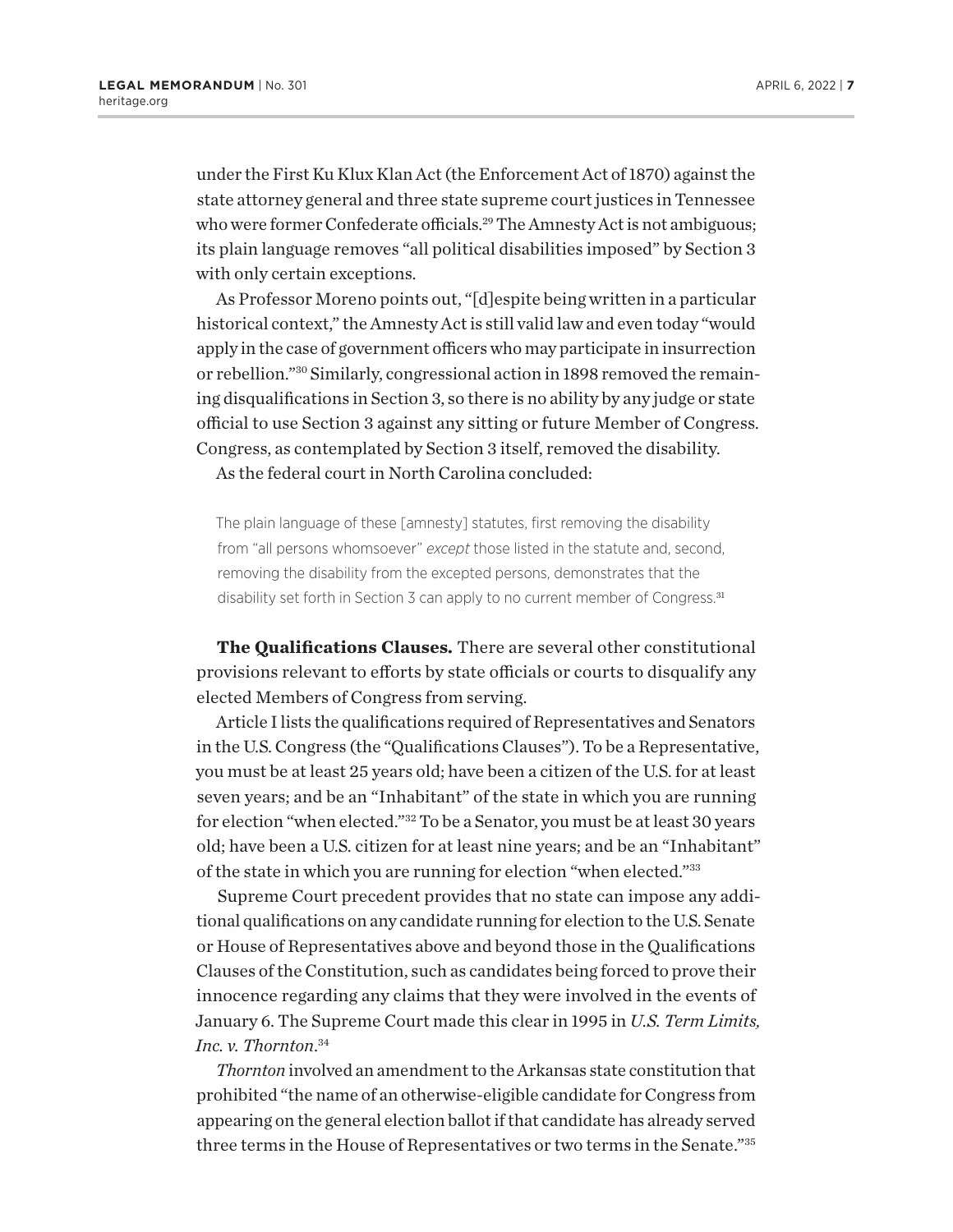<span id="page-7-0"></span>The Arkansas state supreme court held that the amendment violated the Qualifications Clauses of Article I of the U.S. Constitution, rejecting the claim that it was just a "ballot access" measure,<sup>[36](#page-14-0)</sup> and the U.S. Supreme Court affirmed that decision.

The Supreme Court concluded that there were two issues involved in the Arkansas amendment: (1) "whether the Constitution forbids States to add to or alter the qualifications specifically enumerated in the Constitution"; and (2) "if the Constitution does so forbid, whether the fact that [the Arkansas amendment] is formulated as a ballot access restriction rather than as an outright disqualification is of constitutional significance.["37](#page-14-0)

The Court relied in part on an earlier decision, *Powell v. McCormack*, [38](#page-14-0) in which the Court held that the power granted to each House of Congress under Article I, Section 5 to judge the "Qualifications of its own Members"[39](#page-14-0) does not include the power to impose additional qualifications "other than those set forth in the text of the Constitution.["40](#page-14-0)

In *Powell*, the House of Representatives voted to exclude and not seat Adam Clayton Powell, Jr, who had been re-elected in 1966 in the 18th Congressional District of New York, based on claims of financial improprieties when he was chairman of the Committee on Education and Labor.<sup>[41](#page-14-0)</sup> The Court focused on the difference, which it deemed to be critically important, between exclusion (refusing to seat an elected candidate) and expulsion (expelling a sitting Member of Congress)[.42](#page-14-0)

With respect to the former, the Court concluded that Congress could not refuse to seat a candidate like Powell by imposing additional qualifications beyond those contained in Article 1. The Court stated that "in judging the qualifications of its members Congress is limited to the standing qualifications prescribed in the Constitution.["43](#page-14-0)

On the other hand, once a Member has been seated, the Constitution provides that each House may "punish its Members for disorderly Behavior, and, with the Concurrence of two thirds, expel a Member.["44](#page-14-0) The Court noted, however, that on "several occasions the House has debated whether a member can be expelled for actions taken during a prior Congress," and cited prior instances in which the House concluded that it "will not expel a Member for reprehensible action prior to his election as a Member, not even for conviction for an offense."[45](#page-14-0)

In concluding that—just like Congress—states also cannot impose additional qualifications for a Member of Congress, the Court in *Thornton* listed a long line of federal and state court decisions holding that states could not impose additional qualifications such as a direct residency requirement, loyalty oaths, or a restriction on convicted felons serving—in addition to term limits[.46](#page-14-0)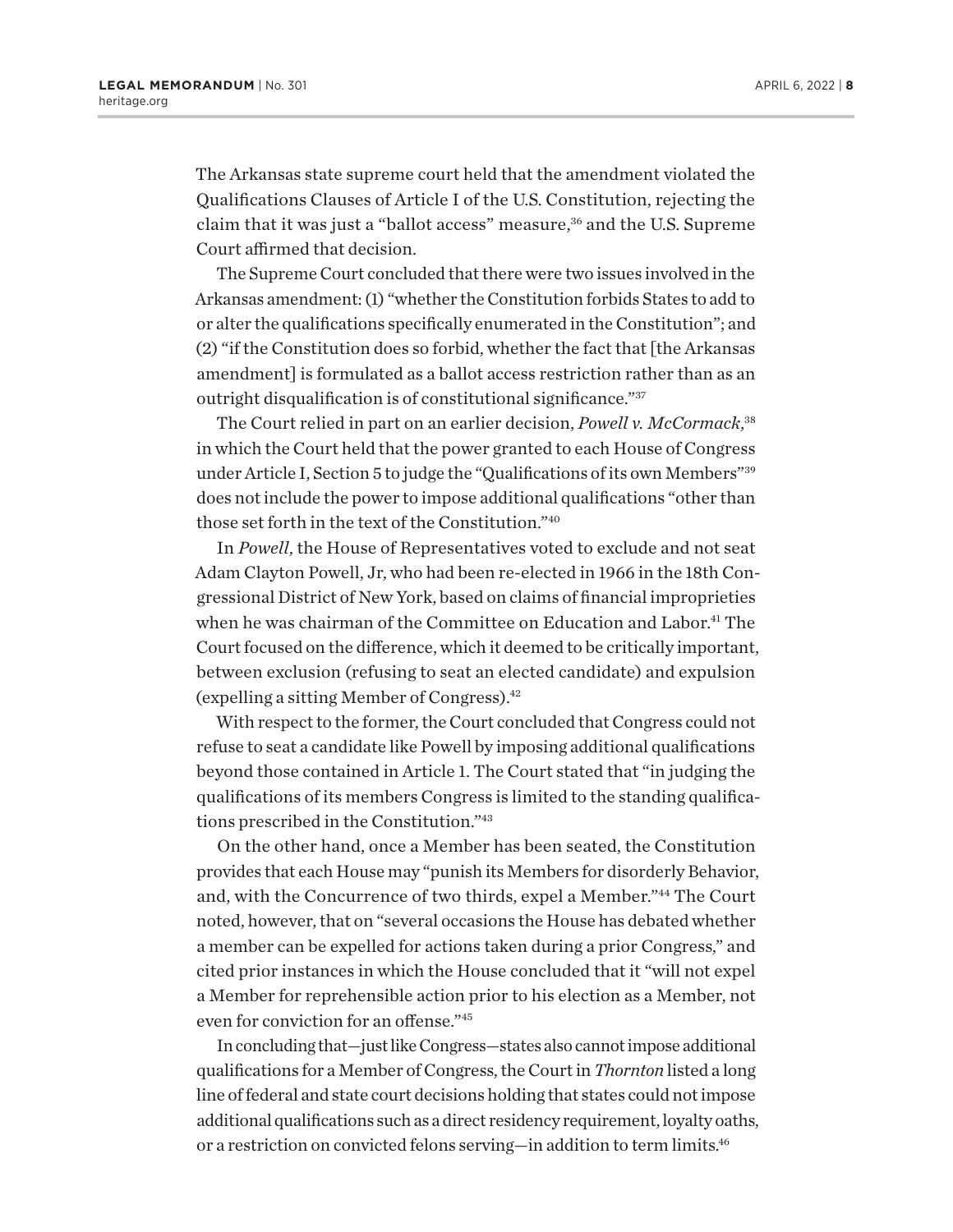<span id="page-8-0"></span>The Tenth Amendment, which Arkansas argued gave it the right to impose terms limits, is also of no avail. That amendment states that the "powers not delegated to" the federal government by the Constitution, "nor prohibited by it to the States, are reserved to the States, respectively, or to the people."<sup>[47](#page-14-0)</sup> But "[t]he power to add qualifications is not part of the original powers of sovereignty that the Tenth Amendment reserved to the States," said the Court.<sup>48</sup> The justices cited the renowned Justice Joseph Story, who said, "No state can say, that it has reserved, what it never possessed."[49](#page-14-0) And the states never possessed the right to set the "qualifications for service in Congress" since "no such right existed before the Constitution was ratified.["50](#page-14-0)

Section 3 of the Fourteenth Amendment is briefly mentioned in a footnote of the *Thornton* decision regarding the fact that "it has been argued" that this provision, as well as several others in the Constitution, are "not less a 'qualification' within the meaning of Art. I." But the Court said it had "no need to resolve" the question of whether this additional provision is (or was) a "qualification" since "those additional provisions are part of the text of the Constitution, they have little bearing on whether Congress and the States may add qualifications to those that appear in the Constitution." Those who would point to this footnote as showing that the disqualifications of Section 3 are still in effect are wrong since there is no discussion whatsoever by the Court of the amnesty acts that removed the disqualifications and no claim by the Court that these provisions are still applicable.<sup>51</sup>

**The Elections Clause.** Arkansas argued that even if the Constitution prevents a state from adding additional qualifications, simply preventing a candidate from being on the ballot "is a permissible exercise of state power to regulate the 'Times, Places and Manner of holding Elections'" as provided in Article I of the Constitution.[52](#page-14-0) But the Supreme Court rejected that argument, too, a holding directly relevant to the challenges filed against Representatives Cawthorn and Green to prevent his name from being listed on the ballot in the next election.

The Court concluded that dressing up term limits as a ballot access measure was "an indirect attempt to accomplish what the Constitution prohibits Arkansas from accomplishing directly."[53](#page-14-0) Arkansas claimed that it was merely regulating the "Manner" of elections for Congress under Article I, section 4, cl. 1 (the Elections Clause). This provision states:

The Times, Places and Manner of holding Elections for Senators and Representatives shall be prescribed in each State by the Legislature thereof; but the Congress may at any time by Law make or alter such Regulations, except as to the Place of chusing Senators.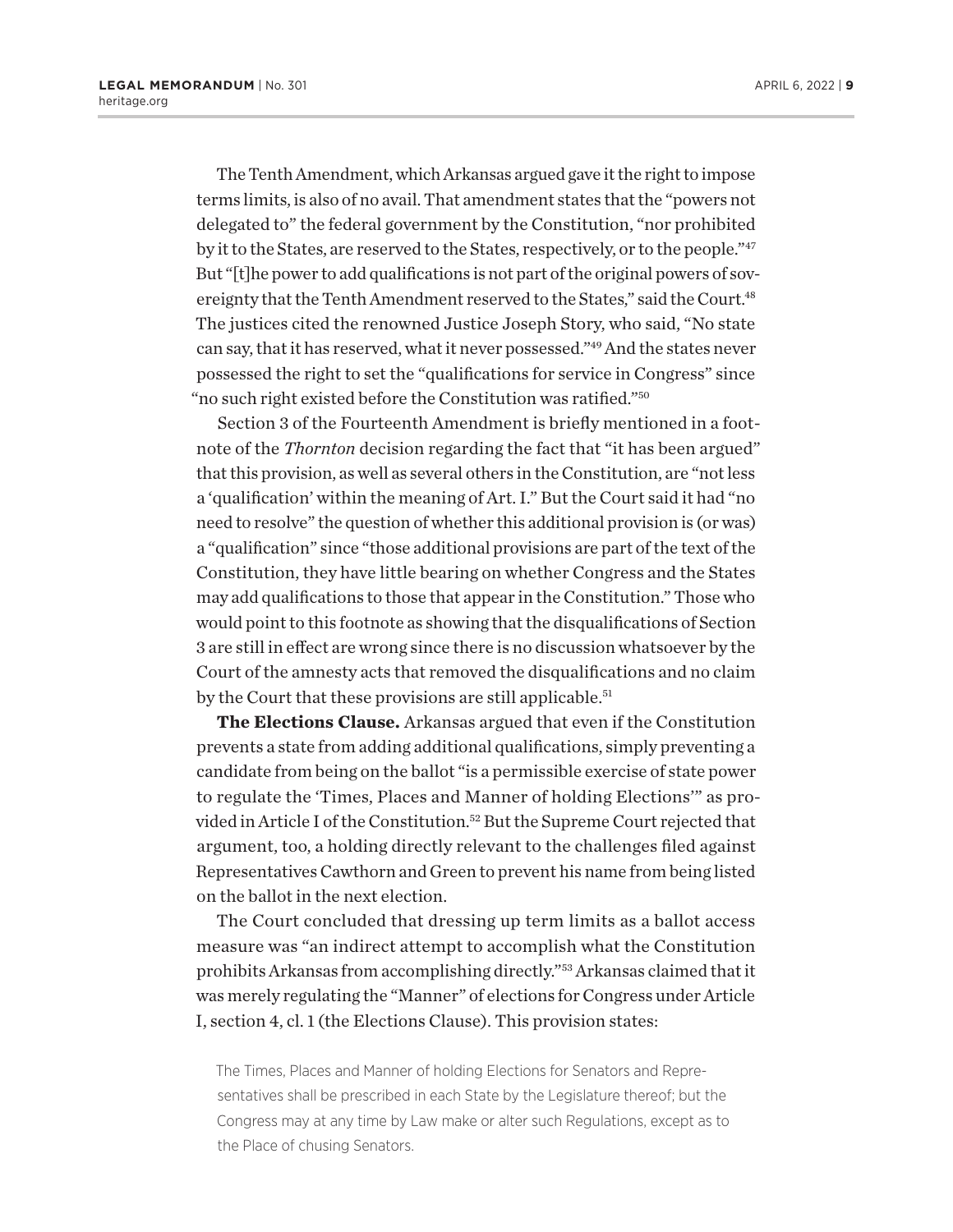<span id="page-9-0"></span>The Court disagreed. It pointed out that a "necessary consequence" of Arkansas's argument would be that "Congress itself would have the power to 'make or alter' a measure such as [the Arkansas term limits amendment]."[54](#page-14-0) The Court said it was "unfathomable" that "the Framers would have approved of such a result" since it would mean that Congress would have "the authority to set its own qualifications." That "would lead inevitably to congressional self-aggrandizement and the upsetting of the delicate constitutional balance."[55](#page-14-0) The Court concluded:

Petitioners would have us believe, however, that even as the Framers carefully circumscribed congressional power to set qualifications, they intended to allow Congress [and the states] to achieve the same result by simply formulating the regulation as a ballot access restriction under the Election Clause. We refuse to adopt an interpretation of the Elections Clause that would so cavalierly disregard what the Framers intended to be a fundamental safeguard.[56](#page-14-0)

The Court noted that "the Framers intended the Elections Clause to grant States authority to create procedural regulations, not to provide States with license to exclude classes of candidates from federal office.["57](#page-14-0) James Madison himself made this point during the discussion of the Elections Clause at the Constitutional Convention, when he said that the Elections Clause was intended to cover "[w]hether the electors should vote by ballot or vivâ voce, should assemble at this place or that place; should be divided into districts or all meet at one place, sh[oul]d all vote for all the representatives; or all in a district vote for a number allotted to the district.["58](#page-14-0)

Alexander Hamilton made a similar point in *The Federalist* No. 60 in which he "expressly distinguished the broad power to set qualifications from the limited authority under the Elections Clause."[59](#page-14-0) Citing Hamilton, the Court said, "the Framers understood the Elections Clause as a grant of authority to issue procedural regulations, and not as a source of power to dictate electoral outcomes, to favor or disfavor a class of candidates, or to evade important constitutional restraints.["60](#page-14-0)

During the ratification debates over the Constitution, supporters made similar observations, such as "[t]he power over the manner only enable them to determine *how* these electors shall elect—whether by ballot, or by vote, or by any other way.["61](#page-14-0) This is a particularly relevant statement given that it was made at the North Carolina ratification convention, the same state whose board of elections is reviewing the challenge to Representative Cawthorn's name being on the ballot for the next congressional election based on an unproven, inflammatory claim that he took part in an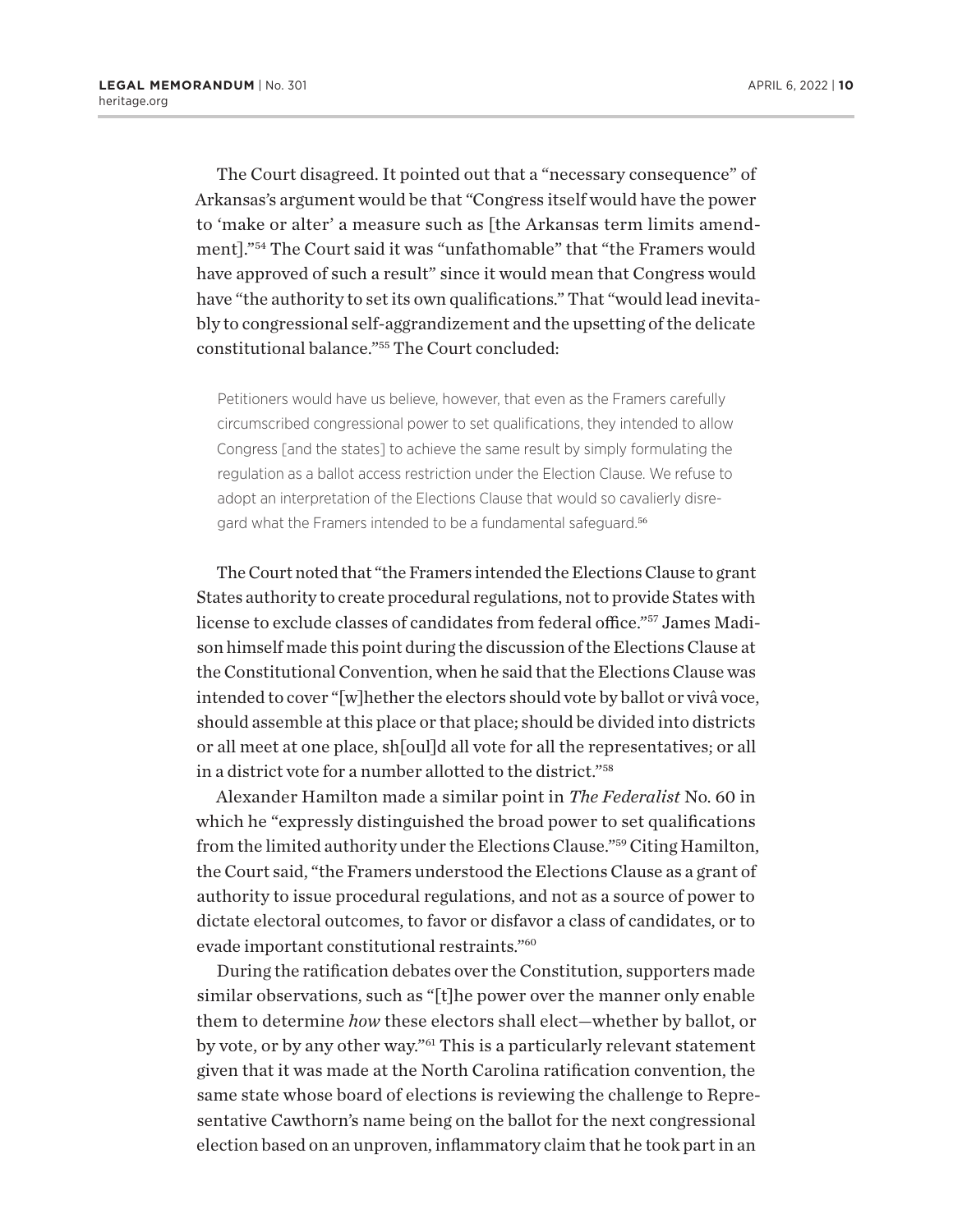<span id="page-10-0"></span>"insurrection." That is clearly a qualification issue that is being disingenuously reframed as a procedural issue to try to fit it within the scope of the Elections Clause.

That deceptive reframing is also obvious from the numerous prior court decisions on what constitute procedural regulations within the Election Clause. In 1932, the Supreme Court outlined that the authority of the states under the Elections Clause is to provide a "complete code for congressional elections, not only as to times and places, but in relation to notices, registration, supervision of voting, protection of votes, prevention of fraud and corrupt practices, counting of votes, duties of inspectors and canvassers, and making and publication of election returns.["62](#page-14-0)

More than 90 years later, the Supreme Court in *Thornton* noted the many decisions that it has issued that show the difference between procedural regulations that are within the power of the states and attempts to change the qualifications needed to be a Member of Congress, which are not. The provisions that were found constitutional, said the Court, were those that "regulated election procedures and did not even arguably impose any substantive qualification rendering a class of potential candidates ineligible for ballot position.["63](#page-14-0)

Any attempts by officials or courts to refuse to allow a candidate's name to be listed on the ballot because of his or her alleged participation in "insurrection" clearly fail this test. This is a substantive, qualitative issue, not a procedural one. In any event, the applicable North Carolina statute under which a challenge has been filed to Cawthorn's candidacy specifically states that such challenges are to be based on the challenger claiming that the candidate does not meet the "qualifications" for the office. Thus, the statute clearly cannot be used to apply an additional qualification to anyone running for the U.S. Senate or House of Representatives beyond those contained in Article I.

### Electoral Count Act of 1887

The objection that was filed to the counting of Arizona's (and Pennsylvania's) electoral votes and the subsequent votes on the objections in each house of Congress were done in full compliance with, and under the process outlined in, the Electoral Count Act of 1887.<sup>[64](#page-14-0)</sup> The Electoral Count Act provides that an objection can be filed jointly by a Senator and a Representative "in writing, and shall state clearly and concisely, and without argument, the ground thereof." Upon such an objection being made, the joint session for the counting of electoral votes is temporarily suspended while the Senate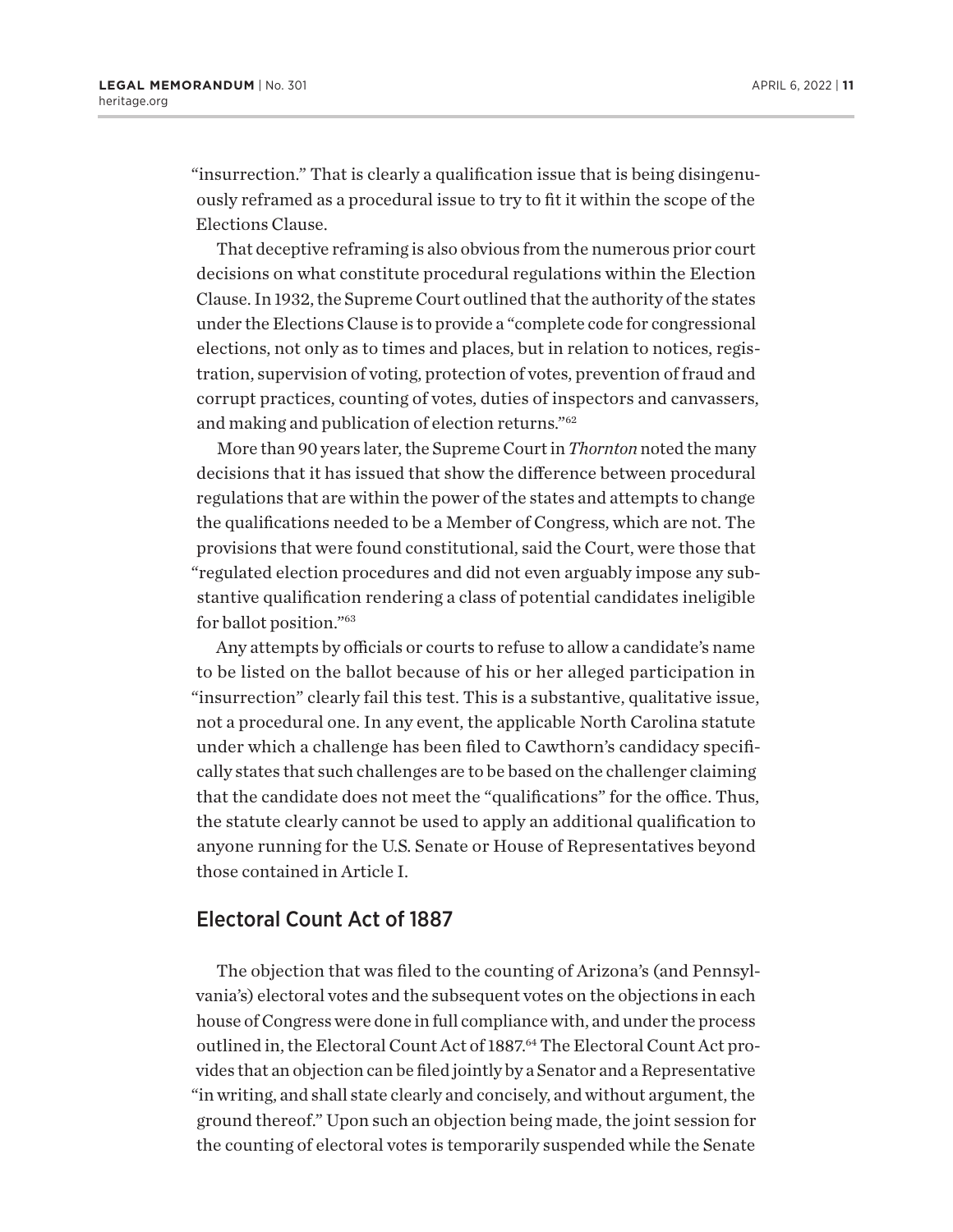<span id="page-11-0"></span>and House of Representatives debate and vote on the objection. If the objection is voted down, the counting resumes, which is exactly what happened on January 6, 2021.<sup>[65](#page-14-0)</sup>

The law specifically gives Congress the ability to "reject the vote or votes when they agree that such vote or votes have not been so regularly given by electors whose appointment has been so certified.["66](#page-14-0) It seems obvious that when Senator Johnson and Representatives Oshkosh and Tiffany, along with other Members of Congress, acted in accordance with a federal statute to raise objections to the electoral votes from certain states, they cannot be accused of engaging in "insurrection."

Such a meritless legal claim raises a serious question under Rule 11 of the Federal Rules of Civil Procedure of whether the lawyers who filed the lawsuit in Wisconsin should be sanctioned for filing a claim that is not "warranted by existing law or by a nonfrivolous argument"—and may have been filed for an "improper purpose, such as to harass."<sup>[67](#page-14-0)</sup>

### Conclusion

The effort to have Members of Congress who are running for re-election barred from having their names on ballots or not being seated if they win their election based on claims that they participated in an "insurrection" on January 6, 2021, is unconstitutional. Neither courts, state election officials, nor Congress have the constitutional authority to disqualify Members of Congress from state ballots or to prevent them from serving in Congress if they win re-election based on the disqualification conditions of Section 3 of the Fourteenth Amendment. Those disqualifications were permanently eliminated by Congress in amnesty acts that are still in force today.

Supreme Court precedent makes clear that such an additional qualification to be a Member of Congress—no participation in the events of January 6—cannot be imposed by either Congress or the states. And it cannot be disguised as a mere procedural rule to bring it within the Elections Clause of the Constitution.

While each House could attempt to expel an elected Member who has been seated based on claims that the Member participated in an insurrection, it could only do so with a two-thirds vote of approval, which seems politically unlikely. Moreover, such a proceeding would have to disregard prior precedent holding that Members should not be punished for actions taken during a prior congressional session.

Finally, no Member of Congress who was acting in accordance with the Electoral Count Act when he or she supported, filed, or voted on an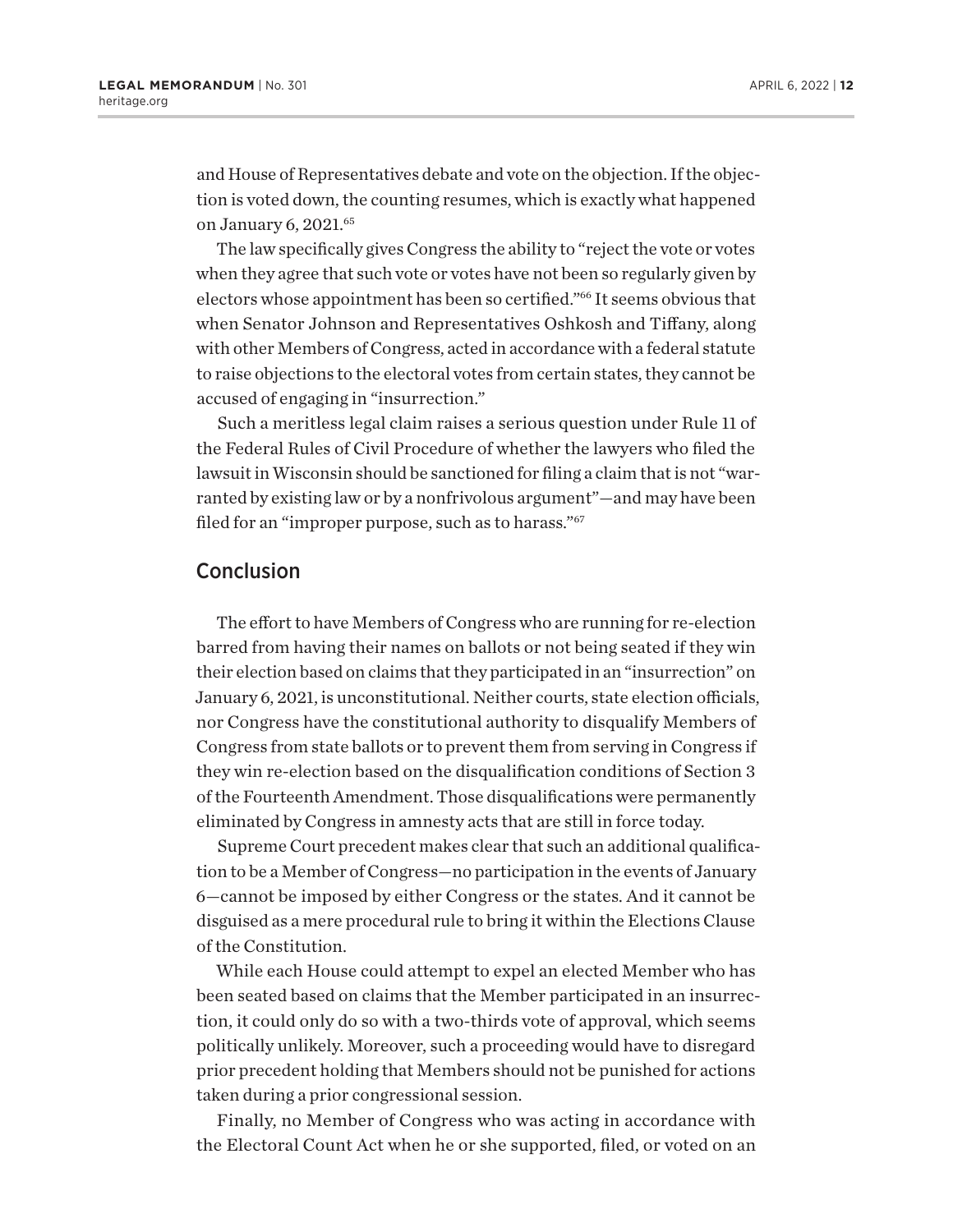objection to the count of electoral votes from a particular state can credibly be accused of having engaged in an "insurrection."

All of these efforts and threats are a desperate attempt to gain political advantage through patently unconstitutional actions. They are a waste of time and resources and should be dismissed as such.

Hans A. von Spakovsky is Manager for Election Law Reform Initiative and Senior Legal Fellow in the Edwin J. Meese Center III for Legal and Judicial Studies, of the Institute for Constitutional Government, at The Heritage Foundation.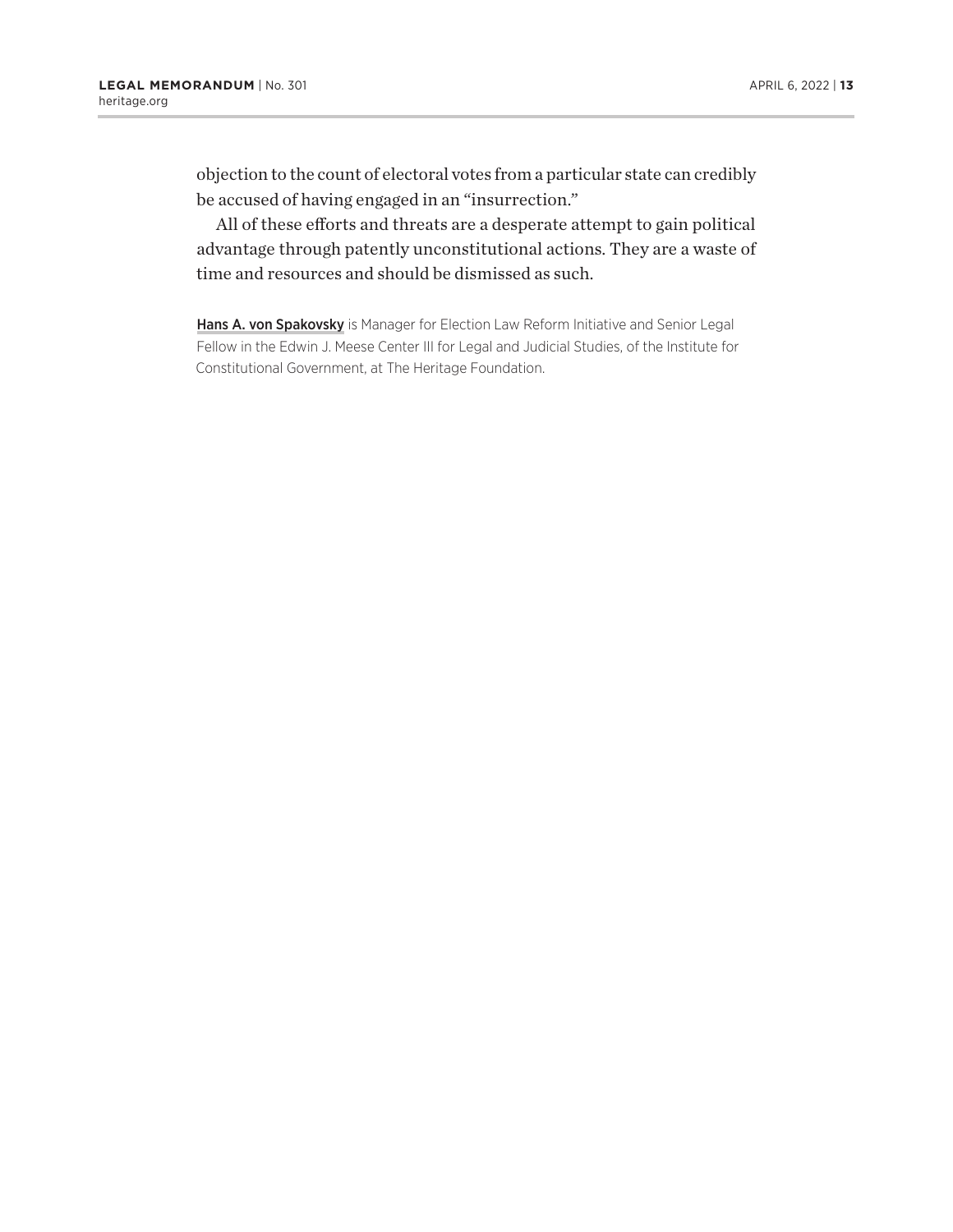## <span id="page-13-0"></span>**Endnotes**

- [1.](#page-1-0) Ameer Benno, 2022 Desperation: Dem Lawyer Marc Elias Threatens Lawsuits to Disqualify GOP House Members, LEGAL INSURRECTION (Jan. 5, 2022).
- [2.](#page-1-0) *In re* Challenge to the Constitutional Qualifications of Rep. Madison Cawthorn, Before the North Carolina Board of Elections, "Notice of Candidacy Challenge." The North Carolina statute is N.C. Gen. Stat. §§ 163–127.2(b). It allows a challenge to be filed against a candidate "based on a reasonable suspicion" that the candidate "does not meet the constitutional or statutory qualifications for the office, including residency."
- [3.](#page-1-0) Scott Bauer, *Lawsuit Accuses 3 Wisconsin GOP Congressmen of Insurrection*, Associated Press, Mar. 11, 2022; Stench v. Johnson, Case No. 2:22–00305 (E.D. Wisc.), https://llgmke.com/wp-content/uploads/2022/03/Dkt.-1-Complaint-MBC-filed-3-10-22.pdf.
- [4.](#page-1-0) Katie Brumback, *Georgia Voters Challenge Marjorie Taylor Greene's Eligibility to Run for Reelection*, Associated Press, Mar. 25, 2022.
- [5](#page-2-0). Aruna Viswanatha, *First Jan. 6 U.S. Capitol Riot Defendant Fighting Charges Goes on Trial*, Wall Street J., Feb. 27, 2022.
- [6](#page-2-0). Plaintiff's Verified Complaint for Declaratory and Injunctive Relief, Cawthorn v. Circosta, U.S. Dist. Ct. for the Eastern District of North Carolina, Case No. 5–22–00050.
- [7.](#page-2-0) Tal Axelrod, Federal Judge Halts Challenge to Madison Cawthorn's Candidacy, THE HILL (Mar. 4, 2022); Cawthorn v. Circosta, 2022 WL 738073 (E.D.N.C. 2022).
- [8](#page-2-0). See THE HERITAGE GUIDE TO THE CONSTITUTION (David F. Forte & Matthew Spalding, eds., 2014), https://www.heritage.org/constitution/#!/amendments/14 /citizenship-privileges-and-immunities-due-process-equal-protection-apportionment-disqualification-for-rebellion-debts-incurred-during-rebellion. *See also* The War of Rebellion: A Compilation of the Official Records of the Union and Confederate Armies (Library of Congress 1895), https://www.loc.gov /item/03003452/.
- [9](#page-2-0). Gerard N. Magliocca, Amnesty and Section 3 of the Fourteenth Amendment, 36 Const. COMMENT. 87, 91 (July 6, 2021) (citing Edward McPherson, The POLITICAL HISTORY OF THE UNITED STATES OF AMERICA DURING THE PERIOD OF RECONSTRUCTION 107-109 (SOlomons & Chapman, 1875)).
- [10.](#page-3-0) U.S. Const. amend. 14, § 3 (emphasis added).
- [11.](#page-3-0) The Thirteenth, Fourteenth, Fifteenth, Nineteenth, Twenty-Third, Twenty-Fourth, and Twenty-Sixth Amendments all have language stating: "The Congress shall have power to enforce this article by appropriate legislation."
- [12](#page-3-0). Paul Moreno, *Disqualification for Rebellion*, in The Heritage Guide to the Constitution, *supra* note 8.
- [13](#page-3-0). *Id.*
- [14.](#page-3-0) James A. Rawley, *The General Amnesty Act of 1872: A Note*, 47 Miss. Valley Hist. R. 480, 480–81 (Dec. 1960).
- [15](#page-3-0). "With remarkably little discussion the bill, H.R. 2761, passed the House without a recorded vote—'Two thirds voting in favor thereof.' On May 21, 1872, the Senate approved the same bill by a vote of 38 yeas and only 2 nays." *Id.* at 482 (citations omitted).
- [16.](#page-3-0) U.S. Stat. at Large, 42 Cong. Ch. 194, May 22, 1872, 17 Stat. 142.
- [17.](#page-4-0) Magliocca, *supra* note 9, *at* 88.
- [18](#page-4-0). Amnesty Act of June 6, 1898, ch. 389, 30 Stat. 432.
- [19.](#page-4-0) *Joseph Wheeler*, Encyclopedia Britannica, https://www.britannica.com/biography/Joseph-Wheeler.
- [20.](#page-4-0) State Board Defendants' Response to Plaintiff's Motion for Preliminary Injunction, *Cawthorn v Circosta*, Case No. 5–22–00050 (Feb. 7, 2022), at 28.
- [21.](#page-4-0) Cawthorn v. Circosta, 2022 WL 738073.
- [22](#page-4-0). Jack Maskell, Qualifications of Members of Congress, Cong. Rsch. Serv., R41946, at 18 (Jan. 15, 2015), https://sgp.fas.org/crs/misc/R41946.pdf.
- [23](#page-4-0). It may seem unusual (and unique) for Congress and the states to approve a constitutional amendment containing a provision that says a portion of that amendment can be nullified by a vote of Congress. Some might speculate that this may have been the result of poor draftsmanship or a lack of foresight, and that, similarly, the subsequent amnesty acts were also carelessly drafted. But the Civil War itself was unusual and unique, a tragic historical event that the writers and supporters of the amendment may have thought could not possibly ever happen again given the tremendous loss of life it caused in a still relatively young nation. If it was Congress's intent to preserve the option of excluding a future insurrectionist, then the amnesty acts were carelessly drafted. It seems more likely, though, that Congress did exactly what it intended to do—permanently remove the disqualifications of Section 3. In any event, such speculation is irrelevant since the text of the Fourteenth Amendment clearly gave Congress the authority to permanently remove the disqualifications of Section 3, and the text of the two amnesty acts did exactly that.
- [24.](#page-5-0) Maskell *supra* note 22, at 20, fn. 106.
- [25](#page-5-0). Clarence Cannon, 6 Cannon's Precedents of the House of Representatives of the U.S. 52–53 (1935).
- [26.](#page-5-0) Berger v. U.S*.*, 235 U.S. 22 (1921). The bias included the trial judge saying that "one must have a very judicial mind indeed not to be prejudiced against the German–Americans in this country. Their hearts are reeking with disloyalty. This defendant is the kind of a man that spreads this kind of propaganda, and it has been spread until it has affected practically all the Germans in this country." *Id*. at 28–29.
- [27.](#page-5-0) Cannon, *supra* note 25, at 55.